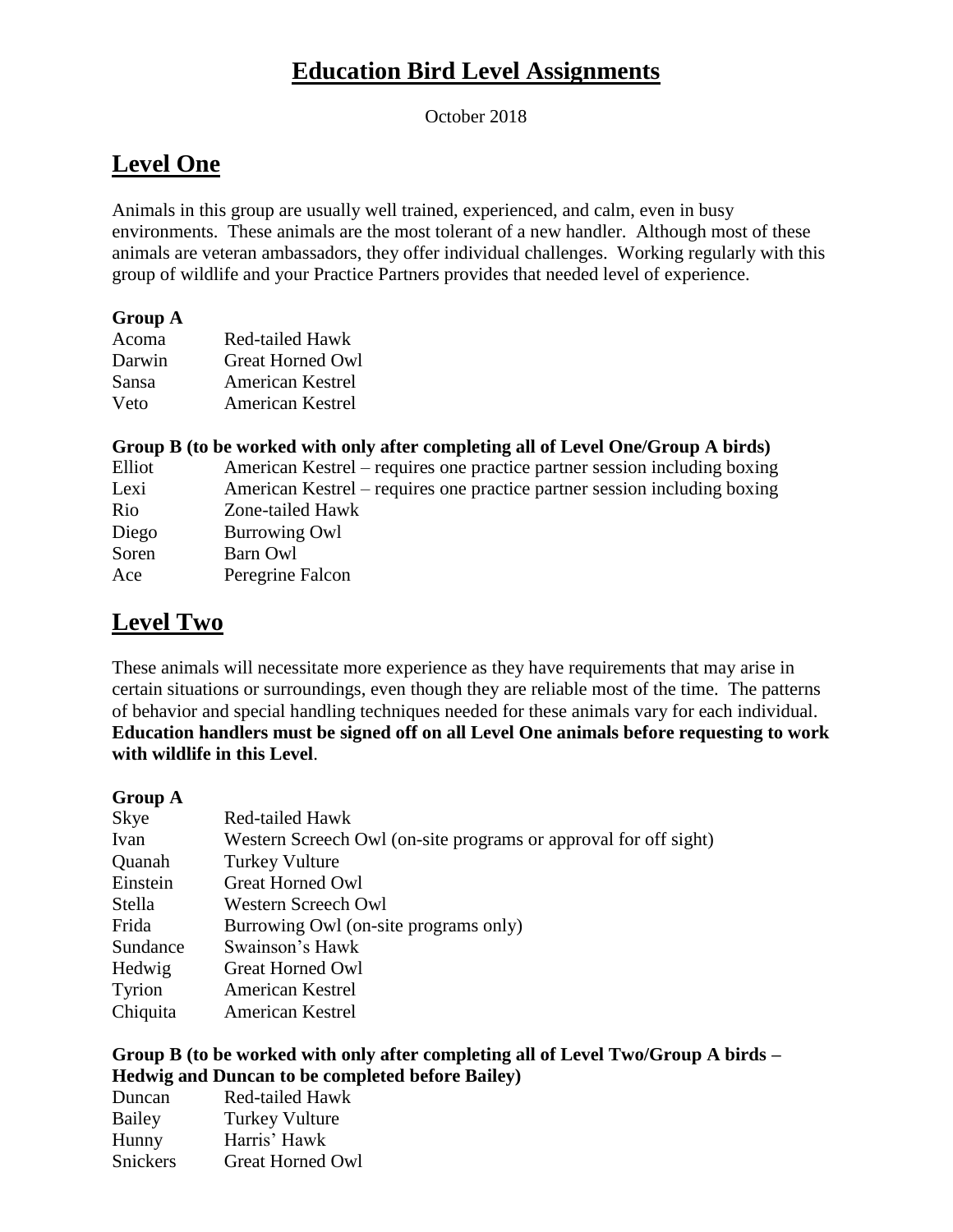Etta Swainson's Hawk Jester Peregrine Falcon Bagherra Red-Tailed Hawk

### **Level Three**

These are birds that have very specific requirements. They may have difficulties with boxing and some other specific needs. Due to each bird's particular nature, mot all handlers will be authorized to work with every animal in this group. **Education handlers must be signed off on each of the animals in the previous two levels before requesting to work with birds in this Level. Approval to begin working with this group must be obtained from Jan Miller**

### **Group A**

| Monk   | Cooper's Hawk                                         |
|--------|-------------------------------------------------------|
| Tukee  | Cooper's Hawk                                         |
| Tucker | Great Horned Owl I think that he can be moved to a 2B |
| Edison | Great Horned Owl                                      |
| Emmet  | Red-tailed hawk                                       |
| Willow | Zone-tailed hawk                                      |
| Newton | Northern Pygmy Owl                                    |
| Henry  | Barn Owl                                              |
|        |                                                       |

### **Group B**

| Maggie | Great Horned Owl       |
|--------|------------------------|
| Salsa  | Harris' Hawk           |
| Arya   | <b>Red-tailed Hawk</b> |

### **Level Four**

These are birds that either can be very difficult to handle and/or are also in the Flight Program but can be taken to programs for fist display. Due to each bird's particular nature, mot all handlers will be authorized to work with every animal in this group. **Education handlers must be signed off on each of the animals in the previous three levels before requesting to work with birds in this Level. Approval to begin working with this group must be obtained from Jan Miller**

| Pawnee | Ferruginous Hawk       |
|--------|------------------------|
| Lance  | Harris Hawk            |
| Chaco  | <b>Red-tailed Hawk</b> |

### **In Training**

| Kachina  | <b>American Crow</b>    |
|----------|-------------------------|
| Cercei   | Northern Goshawk        |
| Zorro    | Osprey                  |
| Gaucho   | <b>Black Vulture</b>    |
| Iris     | <b>American Kestrel</b> |
| Zephyr   | Peregrine Falcon        |
| Euros    | Peregrine Falcon        |
| Ella     | <b>Burrowing Owl</b>    |
| Graham   | Saw Whet Owl            |
| Franklin | Saw Whet Owl            |